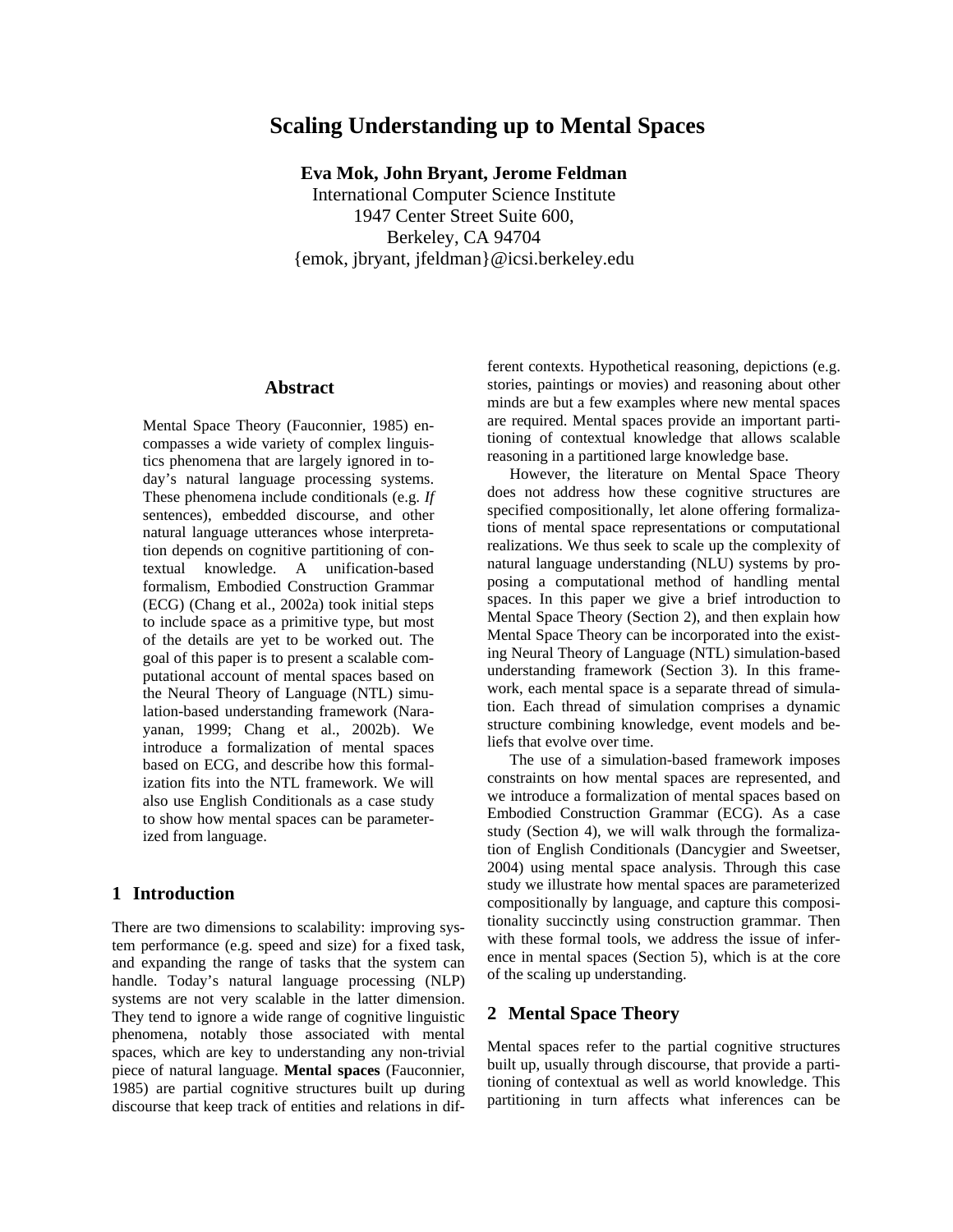drawn. In traditional mental space analysis, certain linguistic constructions called **space builders** may open a new mental space or shift focus to an existing space. Examples are *in this picture…, Nancy thinks…, if it rains…, back in the '50s…*(Fauconnier, 1997). Consider the following sentence:

## (1) *In Harry's painting of Paris, the Eiffel Tower is only half-finished.*

Harry's painting creates a new Depiction-Space. The Eiffel Tower is the only entity local to this Depiction-Space, and it maps to the physical Eiffel Tower. However, only the Eiffel Tower in the Depiction-Space has an additional attribute half-finished, and one should not be led to think that the real Eiffel Tower is also halfdone. This kind of space-building is traditionally illustrated in diagrams similar to Figure 1.



Figure 1. The painting opens a Depiction-Space where the Eiffel Tower is half-finished.

In the mental space literature, the transfer of assumptions between spaces is guided by the **presupposition float principle**. The presupposition float principle states that any presupposed structure in the parent space can float to a child space unless it conflicts with structure already in that space. In the above example, any attributes about the real Eiffel Tower can be assumed in the Depiction-Space, as long as they do not depend on it being finished. However, this account of assumption and inference transfer is incomplete. Specifically, it is incorrect to assume that different types of mental spaces obey the same presupposition float principle. For example, if we are having a conversation right now about Harry's painting, very little of what is currently happening should transfer into the Depiction-Space. On the other hand, if we are having a conversation about our plans for tomorrow, our current situation is very relevant to our actions tomorrow, and this information should carry over to the future space. The other key piece that is missing from the presupposition float account is how inference is drawn across spaces in general. Any computational account of mental spaces must address this inference process precisely and supply a formalized representation that inference can operate

with. We will outline such a computational solution in the next two sections of this paper.

# **3 Simulation-Based Understanding**

A central piece of a scalable computational treatment of mental spaces is a robust language understanding framework. Our work relies on the NTL simulationbased understanding paradigm (Narayanan, 1999; Chang et al., 2002b), and extends the model in a conceptually straightforward way. The simulation-based understanding paradigm stipulates that, in addition to constructional analysis of the surface form, language understanding requires active simulation.

The constructional analysis is based on Embodied Construction Grammar (Chang et al., 2002a) which contains four primitive types: schemas, constructions, maps and mental spaces. Schemas are the basic ECG unit of meaning, capturing embodied concepts such as image schemas, actions, and events. Constructions are the basic linguistic unit, pairing meaning schemas with representations of linguistic form (words, clauses, etc.). Maps and mental spaces are the subject of this paper, and will be discussed in detail in the next section. It is worth noting that in the ECG formalism, in addition to support of an inheritance hierarchy (with the keyword subcase of), there is also an evokes relation that makes an outside structure accessible to a schema through a local name. The evokes relation is neither a subcase-of or part-of relation, but is analogous to spreading activation in the neural sense.

During analysis, a **Semantic Specification** (**Sem-Spec**) is created from the meaning poles of the constructions, and is essentially a network of schemas with the appropriate roles bounded and filled in. Crucially, within this network of schemas are **executing schemas** (or **X-schemas**), which are models of events. They are active structures for event-based asynchronous control that can capture both sequential flow and concurrency.

**Simulation** is a dynamic process which includes executing the X-schemas specified in the SemSpec and propagating belief updates in a belief network. This mechanism is used for metaphor understanding in (Narayanan, 1999), and is being generalized to Coordinated Probabilistic Relational Models (CPRM) in current efforts (Narayanan, submitted). The CPRM mechanism is discussed in more detail in Section 5.

Within a simulation-based understanding paradigm, each mental space involves a new thread of simulation, with its own separate belief network and simulation trace. This is necessary for keeping track of possibly contradictory beliefs, such as the alternative scenarios where it is sunny or rainy tomorrow. Each alternative scenario exists within its own mental space, and in many situations, there can be a large number of alternatives. However, not only is it computationally expensive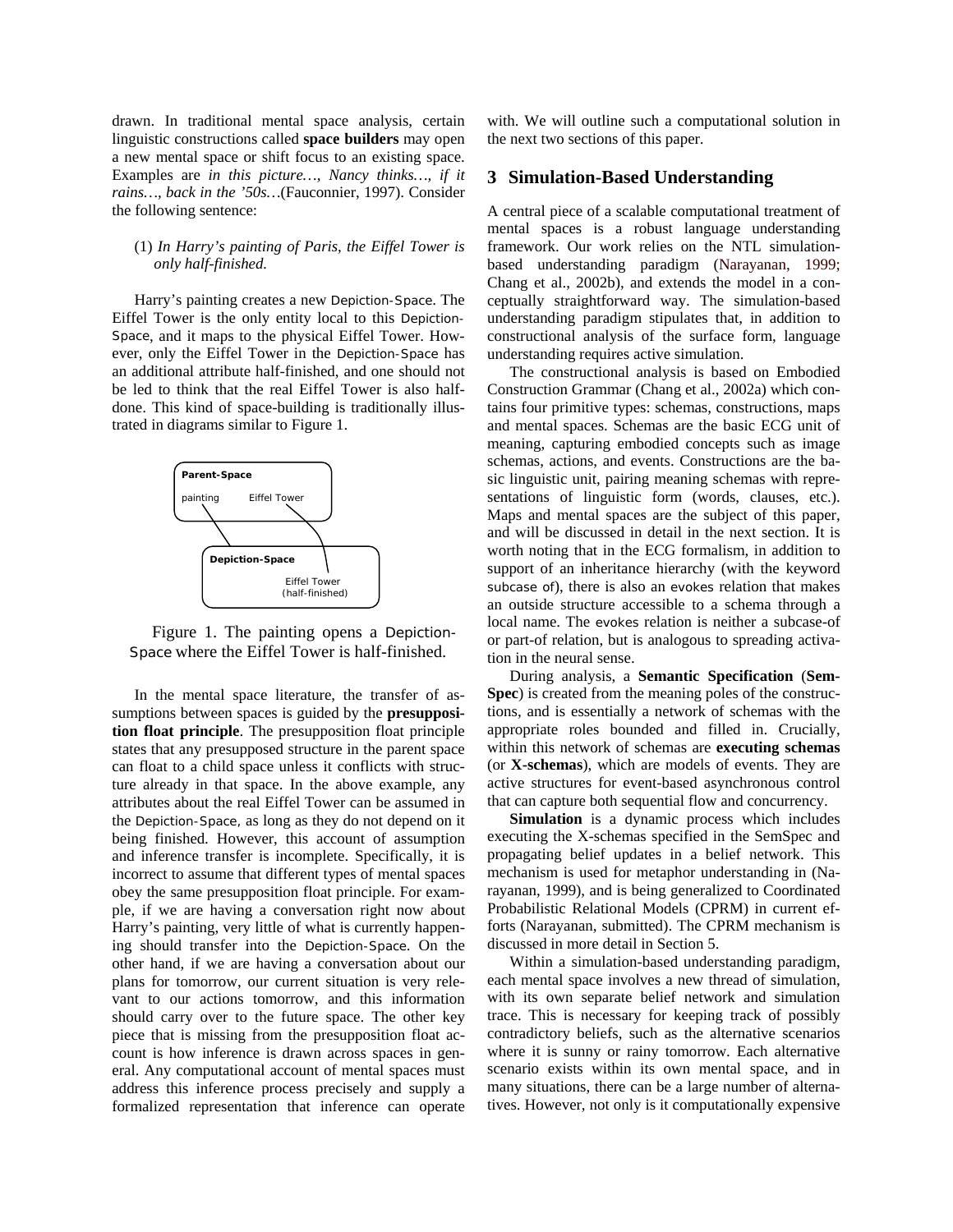to create a new thread of simulation, but cognitive capacity also constrains the number of concurrently open spaces. We need both a cognitively plausible and computationally feasible theory of how mental spaces are manipulated.

The insight in addressing this problem is that at any given level of granularity, not all spaces need to be opened at the same time. Harry's painting, in example (1), may be represented at different granularity depending on the context. If it is discussed simply as a wallhanging, the Depiction-Space need not be expanded and the painting should be treated schematically as an object. However, once the contents of the painting are under discussion (e.g., the trip to Paris during which the painting was done), inference in a separate mental space is required, and the Depiction-Space needs to be built.

As illustrated by this example, the simulation process dictates the actual building of mental spaces. The analysis process is responsible for supplying all the necessary parameterization of the spaces and their corresponding maps in case they need to be built. As a result, each potential space-builder is represented at two levels of granularity – as an object in its schematic form and as a full mental space.

| <b>SCHEMA</b> Compressed-Mental-Space<br><b>ROLES</b><br>ums: Mental-Space<br>parent-space: Mental-Space<br>status<br><b>CONSTRAINTS</b><br>self $\leftrightarrow$ ums.cms |
|----------------------------------------------------------------------------------------------------------------------------------------------------------------------------|
|                                                                                                                                                                            |
| <b>SPACE</b> Mental-Space<br><b>ROLES</b>                                                                                                                                  |

 cms: Compressed-Mental-Space parent: Mental-Space alternatives: Mental-Space local-content **CONSTRAINTS**  parent ↔ cms.parent-space

Figure 2. ECG notation for Compressed and Uncompressed Mental Spaces

Formalizing this idea in ECG, mental spaces are represented in two ways: as a compressed mental space and an uncompressed version. In the ECG notation in Figure 2, the Compressed-Mental-Space is just a schema, and Mental-Space is of the space primitive type. In each version there is pointer to its counterpart, ums and cms respectively. The role parent-space points to the parent of this space. The uncompressed mental space contains the list of alternatives and the localcontent. Alternatives are scenarios that are different and cannot co-exist, such as the different activities one might be doing tomorrow at noon. Local-content at noon. Local-content provides the local semantics of mental spaces, maintaining a list of predications that are true in this space, *ceteris paribus*. Each predication contains a role local-to that denotes the space to which it belongs. The predication is then automatically added to the local-content of the space when this role is assigned. Figure 3 shows an example of the Cause-Effect schema with the cause, effect, and local-to role.

| <b>SCHEMA</b> Cause-Effect |  |
|----------------------------|--|
| ROLES                      |  |
| Cause: Predication         |  |
| <b>Effect: Predication</b> |  |
| local-to: Mental-Space     |  |
|                            |  |

Figure 3. Cause-Effect is a predication that contains a pointer to a Mental-Space

In the next section, we will demonstrate the use of the above formalization with a case study on conditional sentences in English. In Section 5, we will discuss how this representation supports the needed inference.

# **4 Case Study: English Conditionals**

One of the most common classes of space-building expressions is the **predictive conditional**. Predictive conditionals are sentences like

#### (2) *If it rains tomorrow, the game will be cancelled*.

They are space-builders, setting up a primary conditional space and an alternative space<sup>1</sup> (Dancygier and Sweetser, 2004). As shown in Figure 4, in the primary conditional space for tomorrow, it rains, and therefore the game is cancelled. In the alternative space, it does not rain, and the game is not cancelled.

This case study will focus on predictive conditionals in English. An English predictive conditional is characterized by tense backshifting in the *if* clause, i.e., the use of the present tense for a future event. On the meaning side, the condition and the conclusion are related by some causal or enablement relationship.

In this section we will gradually build up to the Conditional-Prediction construction by introducing the relevant schemas and smaller constructions. It is important to stress how construction grammar succinctly captures how mental spaces can be parameterized in a compositional way. The larger constructions supply information about the spaces that is not contained in any of its smaller constituents. Through compositionality, the grammar becomes much more scalable in handling a wide range of linguistic variations.

 <sup>1</sup> Readers interested in the mental space analysis of other types of English conditionals should refer to (Dancygier and Sweetser, 2004), as well a technical report for the formalization (Bryant and Mok, 2003).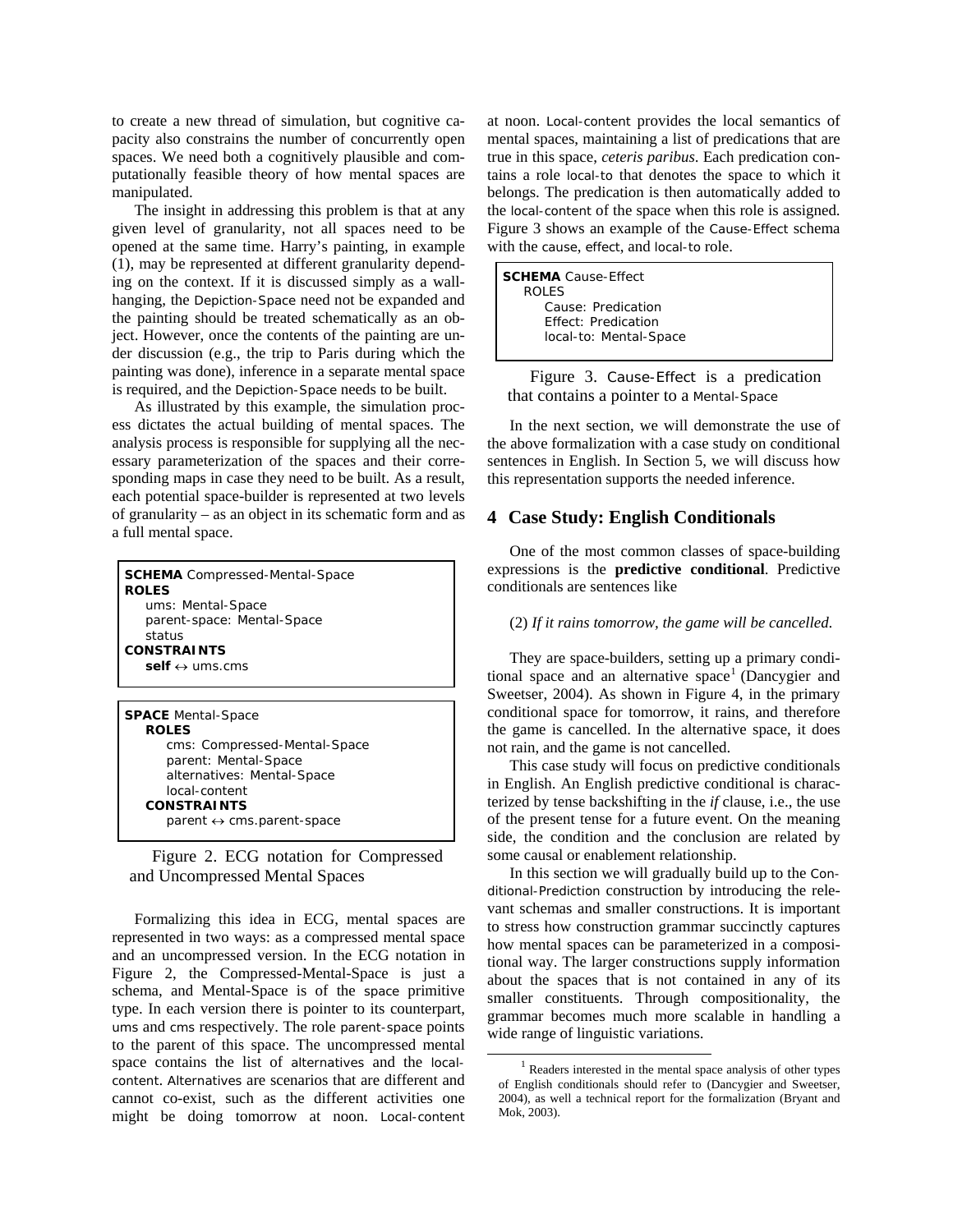



Figure 4. A predictive conditional sets up two spaces

## **4.1 Conditions**

The condition, often preceding the conclusion in a conditional statement, sets up or locates the space in which the conclusion is to be placed. Therefore the Conditional-Schema, given below, is a subcase of the Compressed-Mental-Space. In addition to the inherited roles, the Conditional-Schema has roles for a condition, a premise, and a conclusion. The condition role stands for the condition P as expressed, and premise can be P or  $\neg P$ , depending on the conjunction. Finally, epistemicstance is the degree of commitment that the speaker is making towards the condition happening, as indicated by the choice of verb tense. For example, a sentence such as *If you got me a cup of coffee, I'd be grateful* 

| <b>SCHEMA</b> Conditional-Schema<br><b>SUBCASE OF Compressed-Mental-Space</b> |
|-------------------------------------------------------------------------------|
| <b>ROLES</b>                                                                  |
| epistemic-stance                                                              |
| condition: Predication                                                        |
| premise: Predication                                                          |
| conclusion: Predication                                                       |
| ums: Conditional-Space                                                        |
| <b>CONSTRAINTS</b>                                                            |
| epistemic-stance $\leftrightarrow$ ums.epistemic-stance                       |
| $premise \leftrightarrow uns.parse$                                           |
| $conclusion \leftrightarrow ums.conclusion$                                   |
|                                                                               |

**SPACE** Conditional-Space  **SUBCASE OF** Mental-Space  **ROLES**  cms: Conditional-Schema epistemic-stance premise: Predication conclusion: Predication  **CONSTRAINTS**  premise.local-to ← **self** conclusion.local-to  $\leftarrow$  self

Figure 5. Conditional-Space has roles for premise, conclusion and epistemic-stance

*forever* (Dancygier and Sweetser, 2004) has a negative epistemic stance. The speaker makes a low commitment (by using the past tense *got*) so as to not sound presumptuous, even though she may think that the addressee will very likely bring her coffee. On the other hand, a counterfactual such as *If I'd've known you were coming, I'd've stayed home* has a very negative epistemic stance. The speaker, in this case, implies that he did not know the addressee was coming.

#### **4.2The If construction**

The abstract construction Conditional-Conjunction is a supertype of lexical constructions If and other conditionals conjunctions. Each conjunction leads to a different way of parameterizing the spaces, therefore a Conditional-Conjunction does not have meaning on its own. Instead, it EVOKES two copies of the Conditional-Schema, one as primary and one as alternative.

Given the Conditional-Conjunction and the Conditional-Schemas it evokes, the If construction only needs to hook up the correct premise and set the epistemicstance to neutral. The condition itself is not filled in until a larger construction uses the Conditional-Conjunction as a constituent.

**CONSTRUCTION** Conditional-Conjunction **MEANING EVOKES** Conditional-Schema **AS** cs **EVOKES** Conditional-Schema **AS** alt

```
lexical CONSTRUCTION If 
 SUBCASE OF Conditional-Conjunction
 FORM: Word 
    self.f.orth \leftarrow "if"
 MEANING 
    cs.premise \leftrightarrow cs.condition
    cs.epistemic-stance \leftarrow neutral
```
Figure 6. Conditional-Conjunctions evokes two Conditional-Schemas. The If construction identifies the premise with the condition in the primary space

## **4.3 The Condition Construction**

The Condition construction forms a Subordinate-Clause from a Conditional-Conjunction and a Clause, such as *If it rains tomorrow* from our game cancellation example in (2). The most important aspect of this construction is that it identifies its meaning pole (a Conditional-Schema) with the Conditional-Schema that is evoked by the Conditional-Conjunction, thereby preserving all the constraints on the premise, epistemic-stance and status that the conjunction sets up.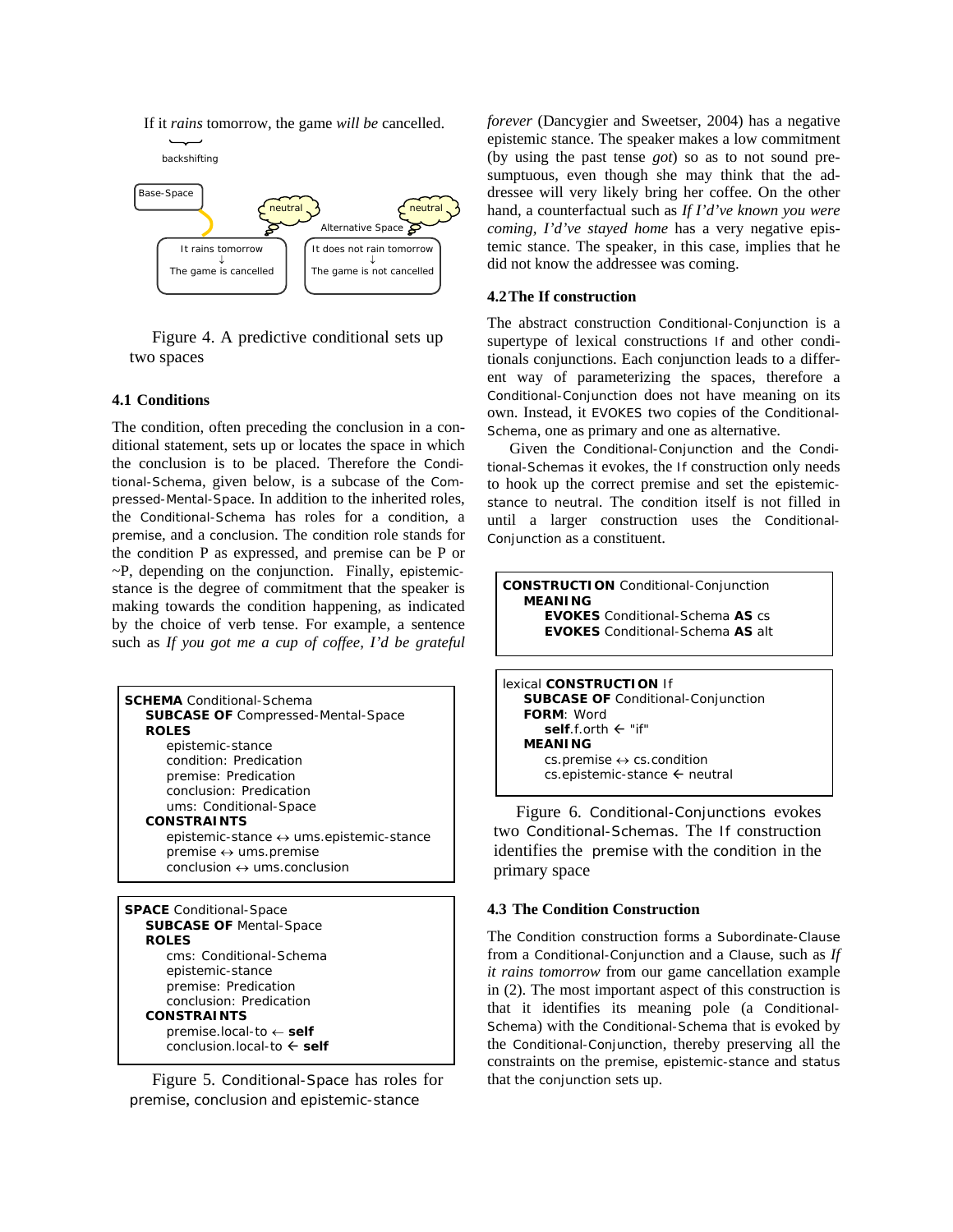In addition, it also fills in the content of the condition role with the meaning of the Clause. It sets the parentspace to the current focus-space.

```
CONSTRUCTION Condition 
SUBCASE OF Subordinate-Clause 
CONSTRUCTIONAL 
    conj: Conditional-Conjunction 
    cl: Clause 
FORM 
    conj meets cl 
MEANING: Conditional-Schema 
    self.m ↔ conj.m.cs 
   self.m.condition ↔ cl.m
    self.m.parent-space ↔ focus-space
```
Figure 7. The Condition construction fills in the content of the condition role

# **4.4 Predictions**

Predictions are not space builders in and of themselves. Instead, they are simply events that are marked as future. The Prediction-Schema is therefore not a subcase of Compressed-Mental-Space. It includes a predictedevent, which is a predication of category Event (denoted through the evokes statement and the binding), and a basis-of-prediction. A predicted event also has an associated probability of happening, which may be supplied linguistically (through hedges like *perhaps* or *probably*). This probability directly affects what inferences we draw based on the prediction, and is captured by the likelihood-of-predicted-event role.

| <b>SCHEMA</b> Prediction-Schema<br><b>EVOKES Event AS e</b><br><b>ROLES</b> |
|-----------------------------------------------------------------------------|
| predicted-event: Predication                                                |
| likelihood-of-predicted-event                                               |
| basis-of-prediction: Predication                                            |
| <b>CONSTRAINTS</b>                                                          |
| predicted-event.category $\leftrightarrow$ e                                |
| predicted-event.time-location $\leftarrow$ future                           |
|                                                                             |

Figure 8. Predictions are not spacebuilders by themselves.

## **4.5 The Prediction Construction**

The Prediction construction is a Clause that evokes a Prediction-Schema in its meaning, such as *the game will be cancelled*. The meaning pole of a Clause is a Predication. The nature of prediction requires that the time reference be future with respect to the viewpoint-space, in this case, today. The meaning of the Prediction construction is itself the predicted-event.



Figure 9. The Prediction construction makes itself the predicted-event in the Prediction-Schema

## **4.6 Conditional Statements**

Conditional-Statement is a very general construction that puts a Condition and a Clause together, in unrestricted order. The most important thing to notice is that this larger construction finally fills in the conclusion of the Condition with the meaning pole of the statement.

| <b>CONSTRUCTION</b> Conditional-Statement<br><b>CONSTRUCTIONAL</b> |  |
|--------------------------------------------------------------------|--|
|                                                                    |  |
| cond: Condition                                                    |  |
| statement: Clause                                                  |  |
| <b>MEANING</b>                                                     |  |
| cond.conclusion $\leftrightarrow$ statement.m                      |  |
|                                                                    |  |

Figure 10. The Conditional-Statement construction puts together a Condition and a Clause

# **4.7 Predictive Conditionals**

To a first approximation, a Conditional-Prediction is just a special case of the Conditional-Statement where the statement has to be a Prediction. However, extra care has to be taken to ensure that the alternative spaces and cause-effect relations between the premises and conclusions are set up correctly.

Recall that the Conditional-Conjunction EVOKES two Conditional-Schemas, which are either partially filled in or not filled in at all. Intuitively, the goal of this construction is to completely fill out these two schemas (and their respective spaces), and put a Cause-Effect relation between the premise and conclusion in the localcontent of each space.

A role alt is created with type Conditional-Schema to capture the fact that there is an alternative space parameterized by this construction. alt is then identified with the alternative Conditional-Schema evoked in the Conditional-Conjunction. This allows the unused alternative Conditional-Schema in the If construction to be filled in.

The complete filling out of both Conditional-Schemas are done by identifying the premise in the alternative schema with the negation of the premise in the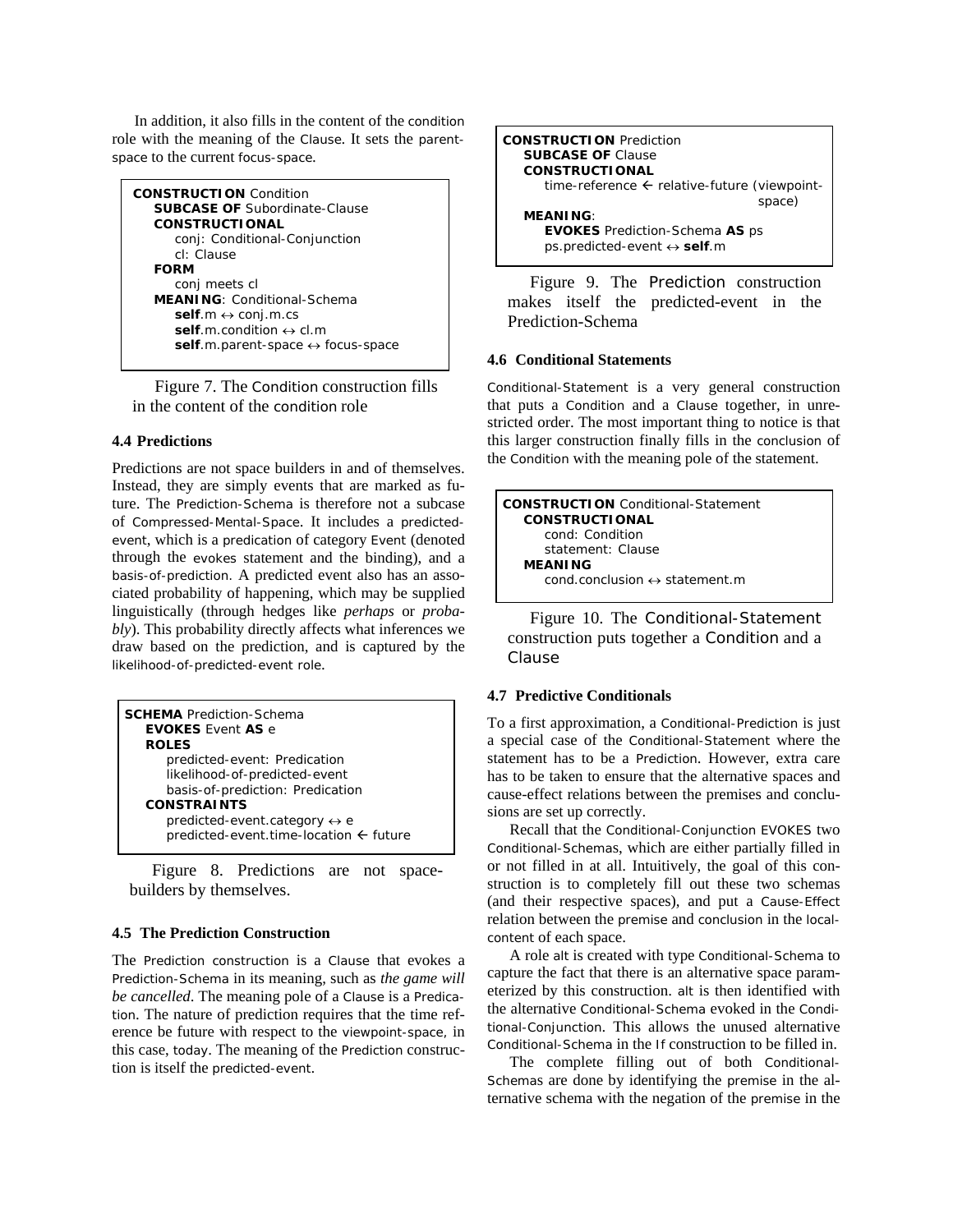| <b>CONSTRUCTION</b> Conditional-Prediction<br><b>SUBCASE OF Conditional-Statement</b><br><b>CONSTRUCTIONAL</b><br>statement: Prediction<br>statement.time-reference ← relative-future<br>(condition.time-reference)<br><b>MEANING:</b>                |
|-------------------------------------------------------------------------------------------------------------------------------------------------------------------------------------------------------------------------------------------------------|
| <b>EVOKES</b> Cause-Effect AS ce-primary                                                                                                                                                                                                              |
| <b>EVOKES</b> Cause-Effect AS ce-alternative                                                                                                                                                                                                          |
| alt: Conditional-Schema<br>alt $\leftrightarrow$ cond.conj.alt<br>alt.premise $\leftrightarrow$ not (cond.premise)<br>alt.conclusion $\leftrightarrow$ not (cond.conclusion)<br>alt.epistemic-stance $\leftarrow$ opposite<br>(cond.epistemic-stance) |
| $ce$ -primary.cause $\leftrightarrow$ cond.premise                                                                                                                                                                                                    |
| ce-primary.effect ↔ cond.conclusion                                                                                                                                                                                                                   |
| ce-primary.local-to ← cond.msp                                                                                                                                                                                                                        |
| alt.msp.local-to $\leftarrow$ cond.msp.alternatives                                                                                                                                                                                                   |
| $ce$ -alternative.cause $\leftrightarrow$ not(cond.premise)<br>ce-alternative.effect ↔ not(cond.conclusion)<br>ce-alternative $\leftarrow$ alt.msp<br>alt.msp.alternatives $\leftarrow$ cond.msp                                                      |
| ce-primary $\leftrightarrow$ assertion.ps.predicted-<br>event ce1                                                                                                                                                                                     |

Figure 11. The Conditional-Prediction construction fills out the parameterization of both the primary and alternative spaces

primary schema, and like-wise for the conclusion. The epistemic-stance of the alternative schema is set to the opposite of that in the primary. For example, the opposite of a neutral stance is neutral, and the opposite of a negative stance is a positive stance.

So far, the only things in the local-content of both spaces are the premise and conclusion, which are just predications without any relations between them. The next two sections assert a Cause-Effect relation between the respective premise and conclusion, and place that in the local-content. It also adds the other space to its list of alternatives.

Finally, the last statement identifies the primary cause-effect with ce1 of the predicted-event (in the Event schema), thereby filling in the cause of the predicted-event.

#### **4.8 Example**

With the Conditional-Prediction construction and the smaller constructions in hand, along with the related schemas and spaces, we now return to example (2) in the beginning of this section: *If it rains tomorrow, the game will be cancelled*.

Figure 12 shows the schemas and mental spaces that result from the analysis of this sentence. The first half of the sentence, *If it rains tomorrow*, is an instance of the Condition construction. The Conditional-Conjunction *If* evokes a primary and an alternative Conditional-Schema, and partially fills out the primary one. Specifically, the If construction sets the epistemic-stance to neutral, and identifies the premise with the condition. The Condition construction then fills in the condition role with the meaning of the Clause *it rains tomorrow*. For simplicity, the actual schemas for representing a rain event are omitted from the diagram.

The second half of the sentence, *the game will be cancelled*, is an instance of the Prediction construction. The basic job that the Prediction construction performs is to fill in the predicted-event with the actual prediction, i.e., game cancellation tomorrow.

At this point, given a Condition with *if* and a Prediction, an instance of the Conditional-Prediction construction is formed, and the diagram in Figure 12 is completed. The predicted-event is filled into the conclusion in the primary Conditional-Schema. The alternative Conditional-Schema, previously untouched by If, now gets the negated premise and conclusion. A primary Cause-Effect (ce-Primary) is evoked and placed into the local-content of the primary Conditional-Space, and likewise for the alternative space. The two spaces are then linked as alternatives.

# **5 Inference and Scalability**

As we discussed in Section 3, the ECG simulation semantics approach to NLU involves both dynamic simulations and extensive belief propagation. This approach leads to systems that are scalable in semantic depth. For such systems to be practical, we also need them to be scalable in size. In recent work, (Narayanan, submitted) has shown how the dynamic simulations and belief propagation techniques can be tightly coupled in a highly scalable formalism called CPRM, Coordinated Probabilistic Relation Models.

This same formalism also provides the tools for a systematic treatment of inference across mental spaces, which correspond to separate threads of simulation. Returning to example (2) in the last section, *If it rains tomorrow, the game will be cancelled*, we can now make additional inference about the hypothetical scenario and the actions of the participants involved. One can ask, what if the game is cancelled and the participants need to plan for other activities? How will these activities affect their actions today?

The CPRM mechanism elegantly handles the transfer of assumptions and inferences needed to answer such questions. While the varying types of mental spaces have different rules of inference, all of the couplings are of only two different types, both of which are handled nicely by CPRM. Any two mental spaces will be related either by some shared assumptions, some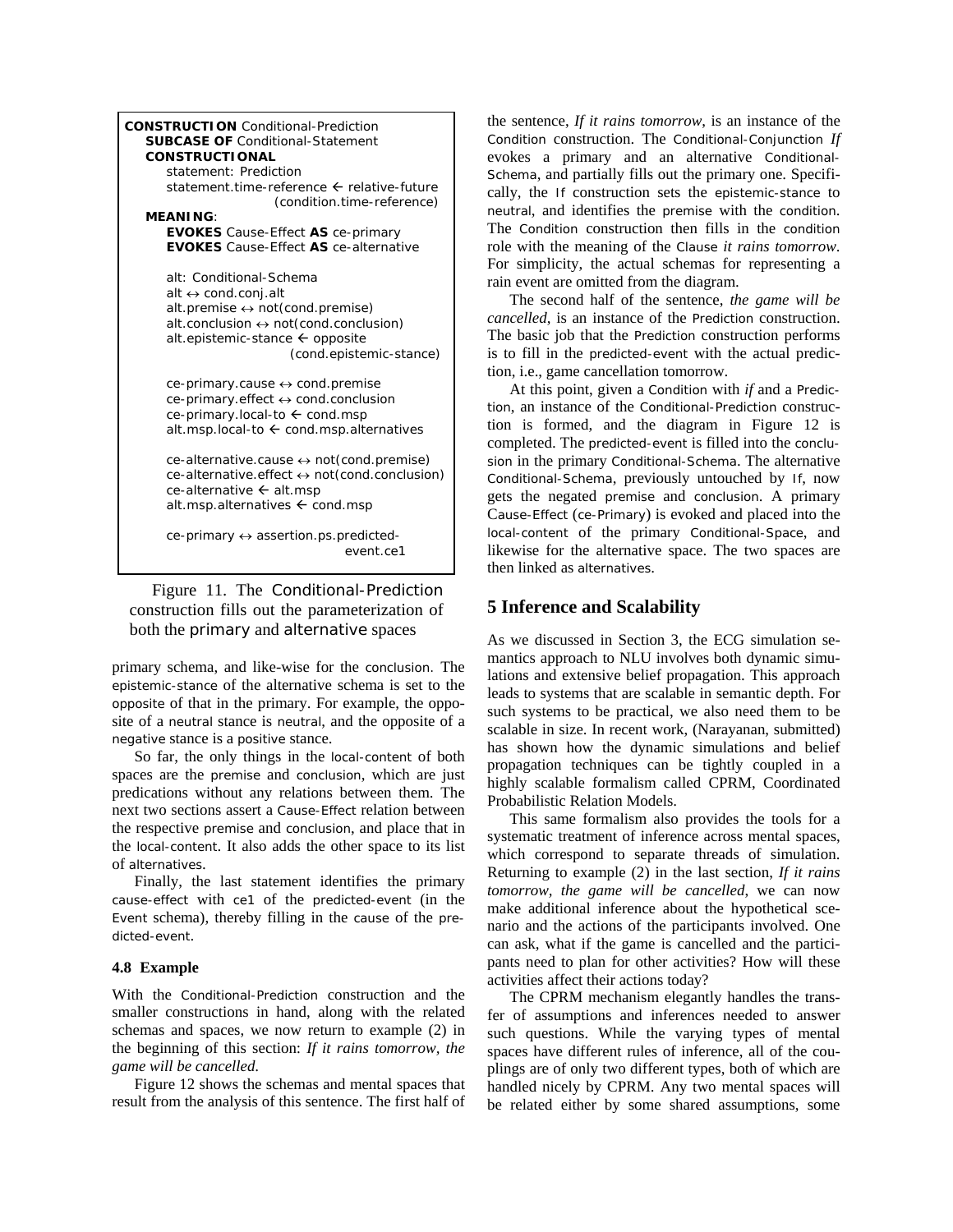

Figure 12. *If it rains tomorrow, the game will be cancelled.*

influence links, or both. Since the CPRM formalism is inherently nested, it is straightforward to have **shared spaces**. For example, if several people are watching a game and are talking about it, the progress of the game is a (dynamic) shared space that is common ground for all the speakers.

**Influence links** are the central primitive in all belief networks, including CPRM. These encode the effect of one attribute on the conditional probabilities of another attribute. In the mental space context, we employ explicit influence links to encode the dependencies of one space on attributes of another space. In the game cancellation example, the participants can choose to further plan for the scenario where it does rain. They might pick a backup plan, for example going to the theater. If this backup plan requires some resource (e.g. a discount card), there should be an influence link back to the present plan suggesting that the discount card be brought along.

More generally, each particular kind of mental space relation will have its own types of shared knowledge and influence links. Some of these can be evoked by particular constructions. For example: *Harry never agrees with Bob* would set up dependency links between our models of the minds of these two individuals. It should be feasible to use these mechanisms to formalize the informal insights in the Cognitive Linguistics literature and therefore significantly extend the range of NLU.

# **6 Conclusion**

In this paper we have provided a computational realization of mental spaces. Within a simulation-based understanding framework, a mental space corresponds to a new thread of simulation, implementable using the Coordinated Probabilistic Relational Model formalism. Cognitive and computational constraints demand that each mental space be represented at two levels of granularity: as a schema (compressed-mental-space) and as a full space. The analyzer, using constructions like the ones shown in the case study, creates a Semantic Specification parameterizing the compressed and uncompressed versions of each mental space. Simulation determines the correct level of granularity to operate on, and builds new mental spaces only when it is necessary to perform inference in the new space. Once a new mental space is built, shared spaces and influence links between any two mental spaces can be defined to allow the transfer of inference between the spaces.

Our proposed formalization of mental spaces allows systems to be scalable in both size and semantic depth: (i) Our formalization makes explicit how mental spaces partition contextual knowledge into manageable chunks,